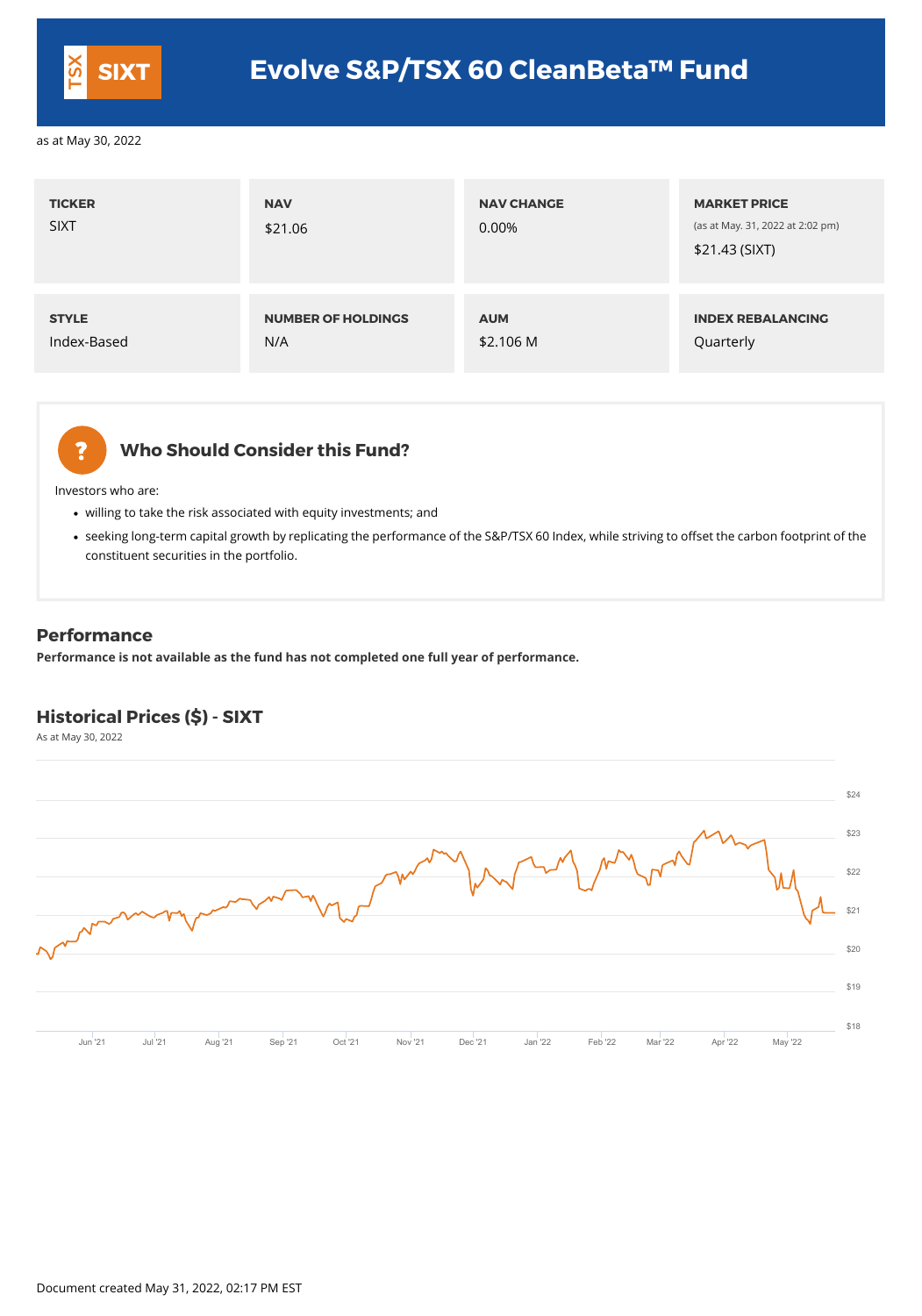## **Cumulative Total Return (%) - SIXT**

As at May 30, 2022



## **Fund Details**

| <b>CUSIP</b>                  | <b>TICKER</b>                            | <b>LISTING EXCHANGE</b>             |
|-------------------------------|------------------------------------------|-------------------------------------|
| 30052H106                     | <b>SIXT</b>                              | Toronto Stock Exchange (TSX)        |
| <b>INCEPTION DATE</b>         | <b>REGISTERED INVESTMENT ELIGIBILITY</b> | <b>CURRENCY</b>                     |
| May 5, 2021                   | Yes                                      | <b>CAD</b>                          |
| <b>INDEX</b>                  | <b>INDEX PROVIDER</b>                    | <b>MANAGEMENT FEE</b>               |
| <b>S&amp;P/TSX 60</b>         | S&P Dow Jones Indices LLC                | 0.20% (plus applicable sales taxes) |
| <b>DISTRIBUTION FREQUENCY</b> |                                          |                                     |

Quarterly

## **Top 10 Holdings**

As at Apr 29, 2022

| <b>NAME</b>   | <b>WEIGHT   TICKER</b> |             | <b>SECTOR</b> | <b>COUNTRY</b> |
|---------------|------------------------|-------------|---------------|----------------|
| Canadian Cash | 100.00%                | <b>CASH</b> | <b>CASH</b>   | <b>CANADA</b>  |

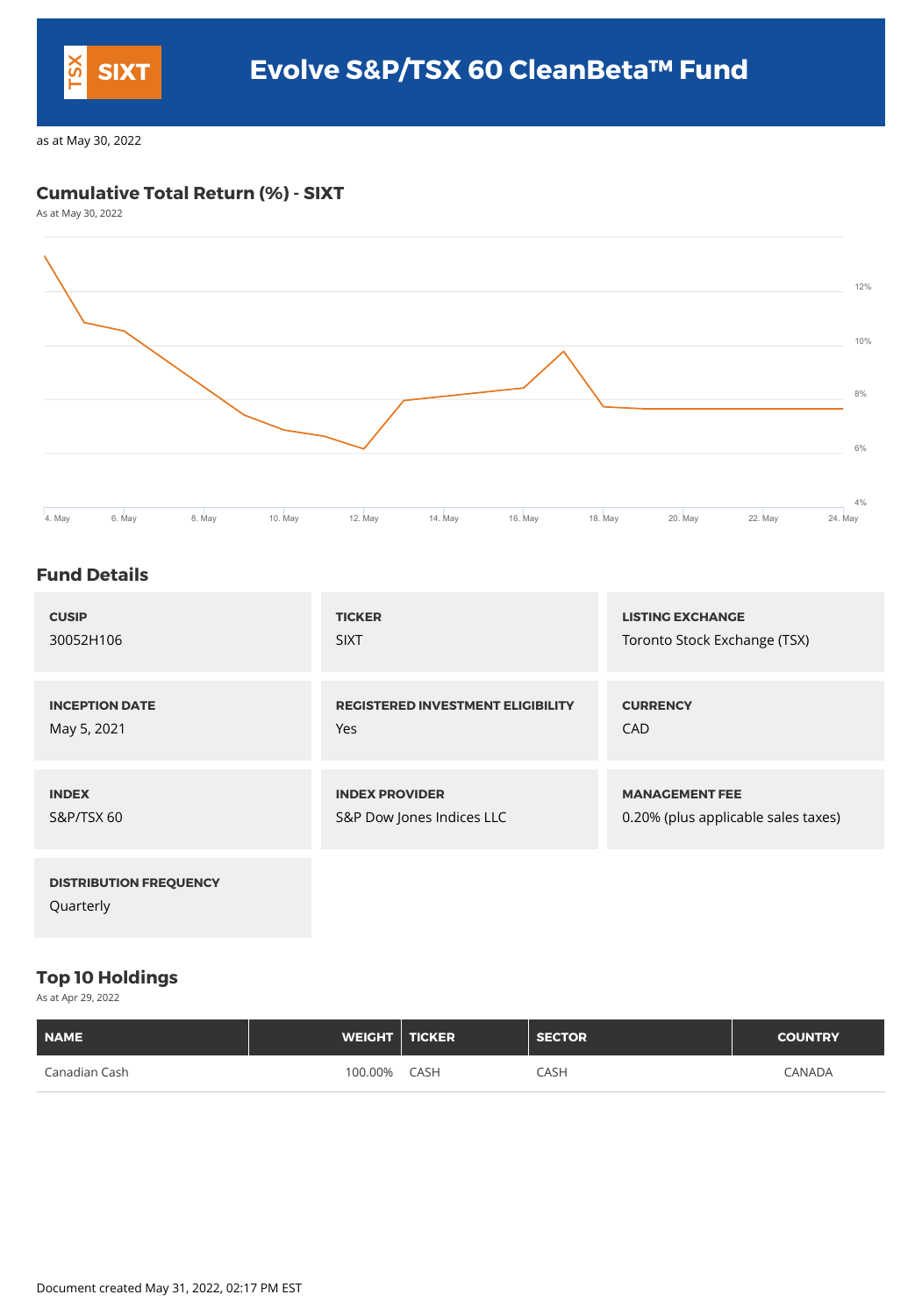

## **CleanBeta™ Strategy**

1. As part of the Evolve S&P/TSX 60 CleanBeta™ Fund's socially responsible investing strategy, Trucost a division of S&P Global, will determine the carbon footprint by utilizing the Trucost Data Methodology Guide. The Fundmay employ a variety of strategies, including screening or purchasing and retiring carbon credits, as ameans to neutralize the full carbon footprint of the Fund. Trucost calculates the carbon footprint of the Constituent Issuers of the applicable Index, at least annually.

2. At least initially, Evolve will strive to directly or indirectly purchase and concurrently retire a corresponding amount of carbon credits through registries or directly from offset generators. Evolve will purchase carbon credits that it believes satisfies the verification standards of widely recognized voluntary offset programs including the Gold Standard, the American Carbon Registry, the Climate Action Reserve, Verified Carbon Standard (Verra), the Plan Vivo System, CSA Group Registries or other such programs.

3. Carbon credits paid for by the Fund will not become assets of the Fund, but will be retired immediately upon purchase. As the Fund will bear the full cost required to retire an amount of carbon credits determined by Evolve to be reasonable or necessary to achieve a carbon neutral portfolio, the performance returns of the Fund will necessarily be reduced by the actual costs incurred by the Fund in purchasing and retiring carbon credits. The size of the carbon footprint of the Constituent Issuers in the portfolio (and therefore the amount of carbon credits determined

to be purchased by Evolve), as well as the actual prices available to the Fund in purchasing and retiring carbon credits, are expected to vary depending on the actual level of greenhouse gas emissions produced by Constituent Issuers from time to time in the portfolio.

### **ARB CALIFORNIA'S FOREST OFFSET PROTOCOL – HTTPS://YOUTU.BE/XBJMBQTDXN0**

Document created May 31, 2022, 02:17 PM EST



# **SIXT Evolve S&P/TSX 60 CleanBeta™ Fund**